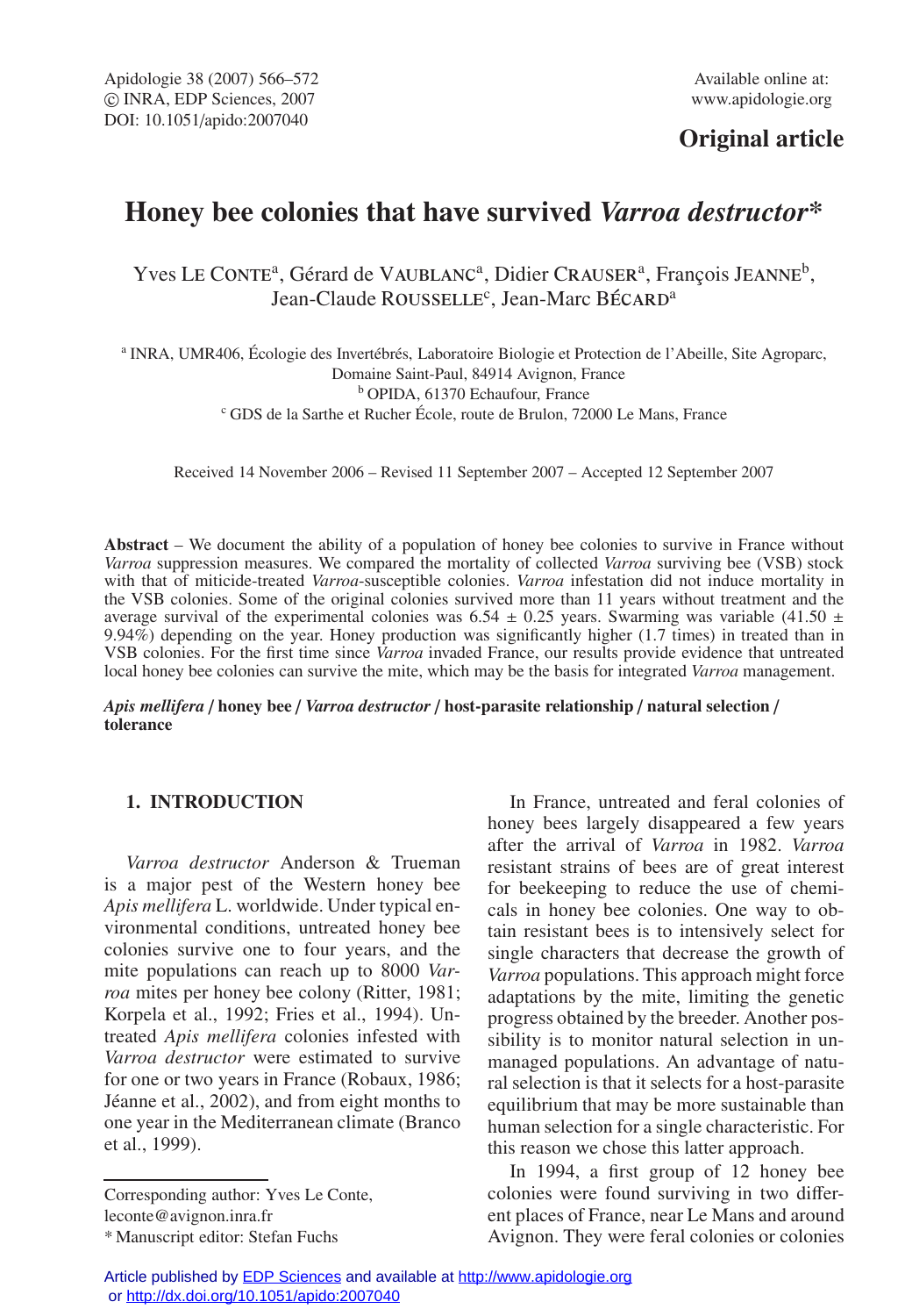in abandoned apiaries that had not been treated to control *Varroa*. In this work, we report on the ability of these colonies, some additional colonies found through a survey (Le Conte et al., 2000) and descendants of these colonies to survive in France without any form of *Varroa* mite control.

## **2. MATERIALS AND METHODS**

## **2.1. Collection of candidate colonies**

In 1994 a first group of 12 colonies that had not been treated for the mite for at least three years was established. Six were collected near Le Mans and 6 in Avignon. They were maintained in one apiary and in the same location where they were found.

Subsequently, based on beekeeper responses to a survey, we collected a second group of 42 colonies in 1998, and 28 colonies in 1999, from beekeepers. The colonies had not been treated for at least two years and exhibited normal development. They were added to the first group of colonies that were studied since 1994. A total of 52 colonies were placed in our apiary in Avignon, the others (30) stayed in their original area near Le Mans, western France. Thus, we had two different groups of colonies and two different locations.

The colonies were managed in standard 10 frame Dadant hives. Only healthy colonies, those showing no symptoms of diseases other than *Varroa* infestation, were selected to be included in the experiment. Observations were made on foraging activity and each frame of the colony was inspected for brood and adult worker diseases. Except in feral colonies kept in the same trees the queens were paint marked on the thorax to estimate swarming or natural queen replacement. Colonies in abandoned apiaries were transferred in new building Dadand hives when necessary.

## **2.2. Observations**

We looked at colony survival, comparing the mortality of our collected untreated stock with control colonies that were treated with Apivar® once a year during the fall. In 1999, 36 control colonies were used in two different apiaries located at 0.5 and 2.5 kilometers from the experimental colonies in Le Mans area, and 54 control colonies were used in Avignon in three different apiaries located between 0.1 and 1.3 kilometers from the experimental ones.

Observations were made on untreated and treated colonies at least once monthly except in cold winter. We opened colonies in moveable frame hives to observe abnormal development, the presence of a queen, swarming, presence of *Varroa* mites and diseases. We also checked for colonies showing disease symptoms, like American foulbrood or heavy *Varroa* infestation.

Feral colony  $(n = 3)$  activity was observed twice a month to be sure that they survived the winter and that a swarm would not replenish the nest during the spring period. Survival data from those colonies were added to the data from in-hive colonies.

Except for monthly observations, adding supers and harvesting honey, no management was done on the colonies. Nothing was done to prevent swarming other than adding supers as needed.

The crop of honey from each *Varroa* surviving bee (VSB) colony was weighed and recorded each year from 1999 to 2005, and also in 2003 and 2004 for treated control colonies. For the other years, the average honey crop produced by the treated colonies was calculated with no indication of individual colony performance, dividing the total amount of honey produced from all the treated colonies by the number of colonies.

#### **2.3. Population dynamics of the mite**

To estimate *Varroa* populations, we followed the natural mite mortality in the collected colonies using a screened bottom board to collect the mites. Traps were continuously monitored for 12 months, and all the dead mites falling on the bottom board were counted one to three times a week depending on the amount of brood in the colonies. In Avignon, from September 2002 to August 2003, natural mortality of *Varroa* was observed in 12 VSB colonies and in 16 control colonies selected randomly from our apiaries.

### **3. RESULTS**

#### **3.1. Survival of the colonies**

Considering the two different locations together (Le Mans and Avignon) the mortality of the untreated colonies varied between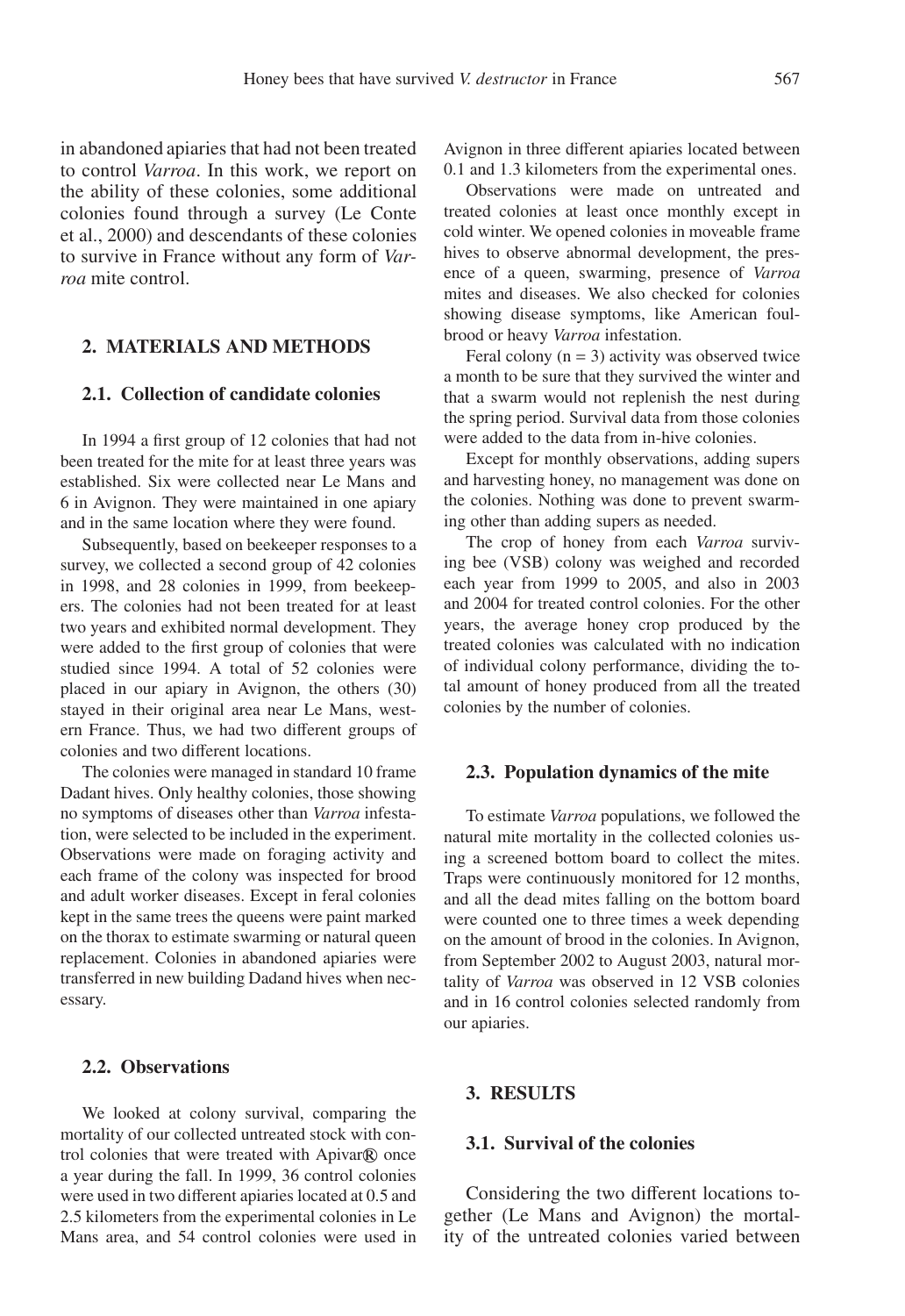

**Figure 1.** Mortality of untreated VSB (*Varroa* Surviving honey Bee) colonies compared to treated control colonies over a 7-year period. (\* significant statistical differences,  $\chi^2$ ,  $P < 0.05$ ). Numbers at the top of the bar give the number of colonies sampled per modality.

9.7% and 16.8% per year from 1999 to 2005 (Fig. 1). Compared to treated colonies, there was significantly higher mortality in untreated colonies only in 2003 ( $\chi^2 = 4.52$ ,  $P < 0.05$ ). When all 7 years (1999 to 2005) of the experiment were included, we found no significant difference between the annual mortality of VSB (12.46%  $\pm$  0.92) and treated (9.57%  $\pm$ 1.59) colonies ( $\chi^2 = 0.42$ ,  $P = 0.52$ ).

The percentage of initial colonies surviving after the 7 year period was not statistically different between VSB (45.1%) and treated control colonies (56.5%) ( $\chi^2 = 0.70$ ,  $P = 0.40$ ).

In the first group of VSB colonies, 5 of the 12 original colonies survived more than 11 years without treatment and the average survival was  $9.8 \pm 0.7$  years (mean  $\pm$  SE).

In the second group of colonies, the average survival of the VSB colonies was  $6.54 \pm$ 0.25 years and  $5.86 \pm 0.21$  years in western France  $(n = 30)$  and in Avignon  $(n = 52)$ , respectively. The average survival of the treated colonies was  $6.63 \pm 0.3$  years and  $6.78 \pm 0.2$  in western France  $(n = 30)$  and in Avignon  $(n = 10)$ 55), respectively. The survival times are minimum values and minimum estimates as experimental colonies were still alive in 2006 and survival times of the colonies before monitoring was not included.

During the time of the experiment, we did not observe symptoms of American foulbrood, viruses or other pathogens, and we did



**Figure 2.** Percentage of swarming in the VSB colony population compared to treated control colonies between 2000 and 2005. (\* and \*\* represent significant statistical differences,  $\chi^2$ ,  $P < 0.05$ and  $P < 0.01$  respectively). Numbers at the top of the bar give the number of colonies sampled per modality.

not exclude colonies from the experiment because of a high *Varroa* infestation. During the different beekeeping visits, the presence of *Varroa* mites was confirmed in each of the different colonies. Colony losses were due mostly to queen loss during the winter and to subsequent unsuccessful queen supersedure.

#### **3.2. Swarming**

Swarming was variable depending on the year (Fig. 2). The maximum was 85% in 2002, and the minimum 17% in 2003. Between 1999 and 2005, the average was  $41.50 \pm 9.94\%$ . Except in 2002 and 2003, there was no statistical difference in the rate of swarming between VSB and treated control colonies. In 2002, significantly more colonies from VSB swarmed in comparison to the treated colonies  $(\chi^2 = 7.46, P < 0.01)$ , and opposite results were obtained in 2003 ( $\chi^2 = 6.03$ ,  $P < 0.05$ ).

#### **3.3. Honey production**

Between 1999 and 2005, annual mean honey production of the VSB varied between 6.9  $\pm$  1.02 kg (in 2003) and 18.2  $\pm$  1.23 kg (in 2004) (Fig. 3). Honey production in *Varroa* treated control colonies was significantly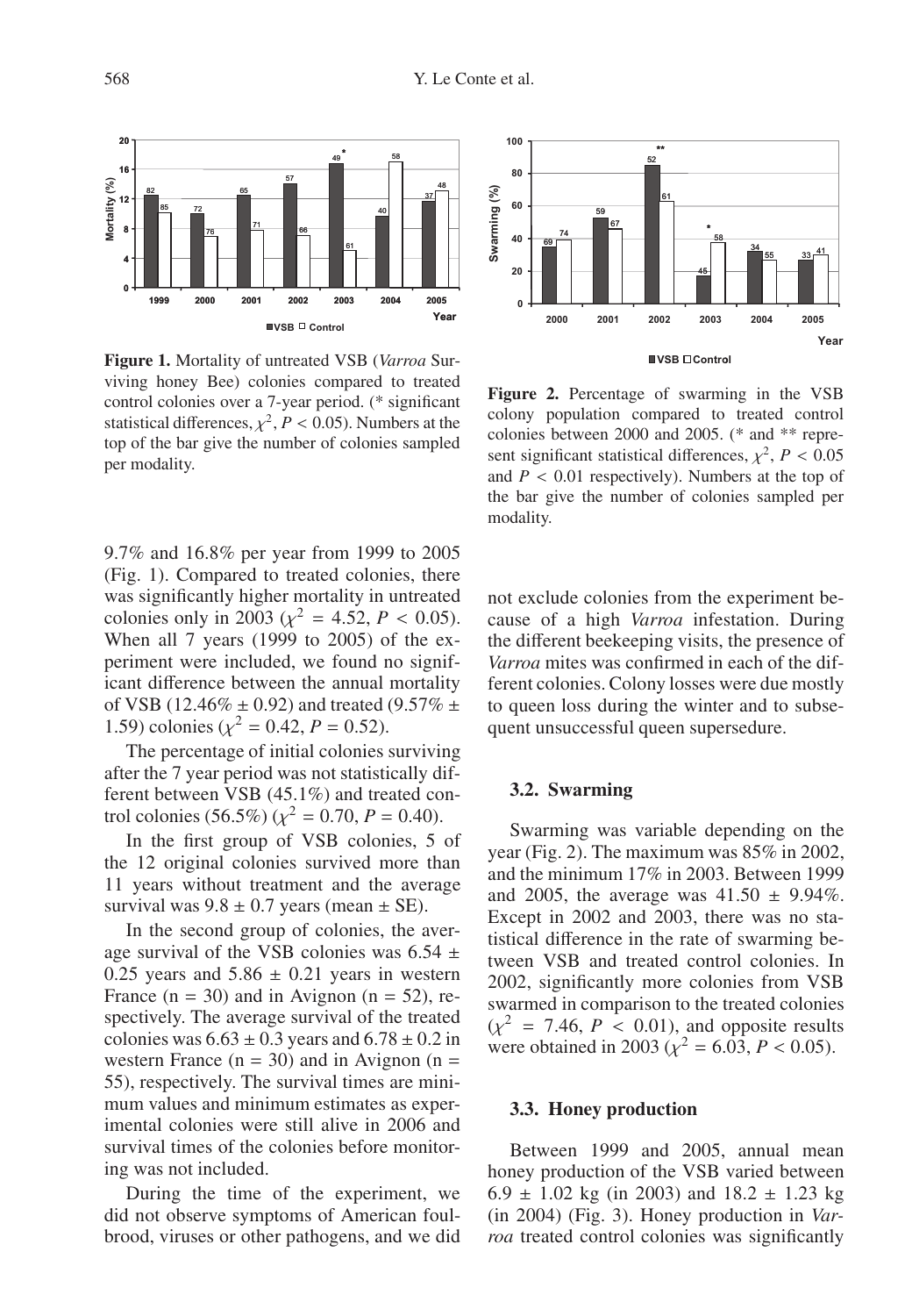

**Figure 3.** Honey production by the VSB colonies compared to treated control colonies over a 7-year period. (Mean  $\pm$  S.E.). Bars without S.E. give the total production of the group of untreated colonies divided by the number of colonies. Bars with S.E. give means and S.E. calculated with data from individual colonies. Numbers at the top of the bar give the number of colonies sampled per modality.

higher than VSB colonies (Mann-Whitney test on average annual crop,  $Z = 2.61$ ,  $P < 0.01$ ) and control colonies produced 1.7 times more honey over the entire period.

## **3.4. Infestation rate of the surviving colonies.**

The number of mites collected on the bottom boards of VSB colonies was significantly lower (3331.25  $\pm$  465.68) than in control colonies (10278.45  $\pm$  642.32; Mann-Whitney test,  $P < 0.001$ ).

#### **4. DISCUSSION**

Our results clearly show that some honey bee colonies can survive without protection from *Varroa* for longer than 1 or 2 years, as previously reported (Robaux, 1986). The 12 colonies observed in the first group of colonies survived on average at least 9.8 years, and 5 of them survived more than 11 years. During the last nine-year experiment on the second group of colonies, the mortality in the VSB colonies was slightly more but not significantly different from the treated colonies. Annual colony mortality between 5 and 10 percent is considered acceptable by beekeepers in France. We can conclude that the *Varroa* infestation of untreated colonies did not cause more colony loss during that nine-year period compared to colonies treated with Apivar®.

The infestation rate of the VSB colonies, derived from mite fall on the bottom board, was especially low, three times lower, compared to control colonies. This suggests that VSB colonies have developed mechanisms to inhibit the growth of *V. destructor* populations. Thus, VSB colonies apparently have attained a host – parasite equilibrium which is not the result of beekeeper selection but due to natural selection.

For the moment, we do not know the mechanisms or causes of the more balanced hostparasite relationship. There are preliminary indications, that VHB bees might be better able to recognize the mites (Martin et al., 2001), which could enhance mite removal by grooming (Peng et al., 1987), and that they might be better able to detect and remove mites from infested sealed cells. Swarming activity did not seem to play a major role (Fries et al., 2003), as there was no marked difference between VSB and control bees in our study. Further, it seems unlikely that more benign mites strains have been selected, as after the development of molecular markers (Navajas et al., 2002; Solignac et al., 2003) we concluded that the Korean haplotype representing the *Varroa* mite population in Europe is a single invasive clone (Solignac et al., 2005), thus probably showing little genetic variation.

We however think that environment and apicultural methods could have played a part. The areas where the experiments were done are outside France's major agricultural zone and very favorable to the development of honey bee colonies. The colonies were manipulated only when necessary and were not moved or managed as professional beekeeping would recommend, and the lack of beekeeping and environmental stress might have favored bee survival.

Other honey bee populations have been reported to be naturally resistant to *Varroa* in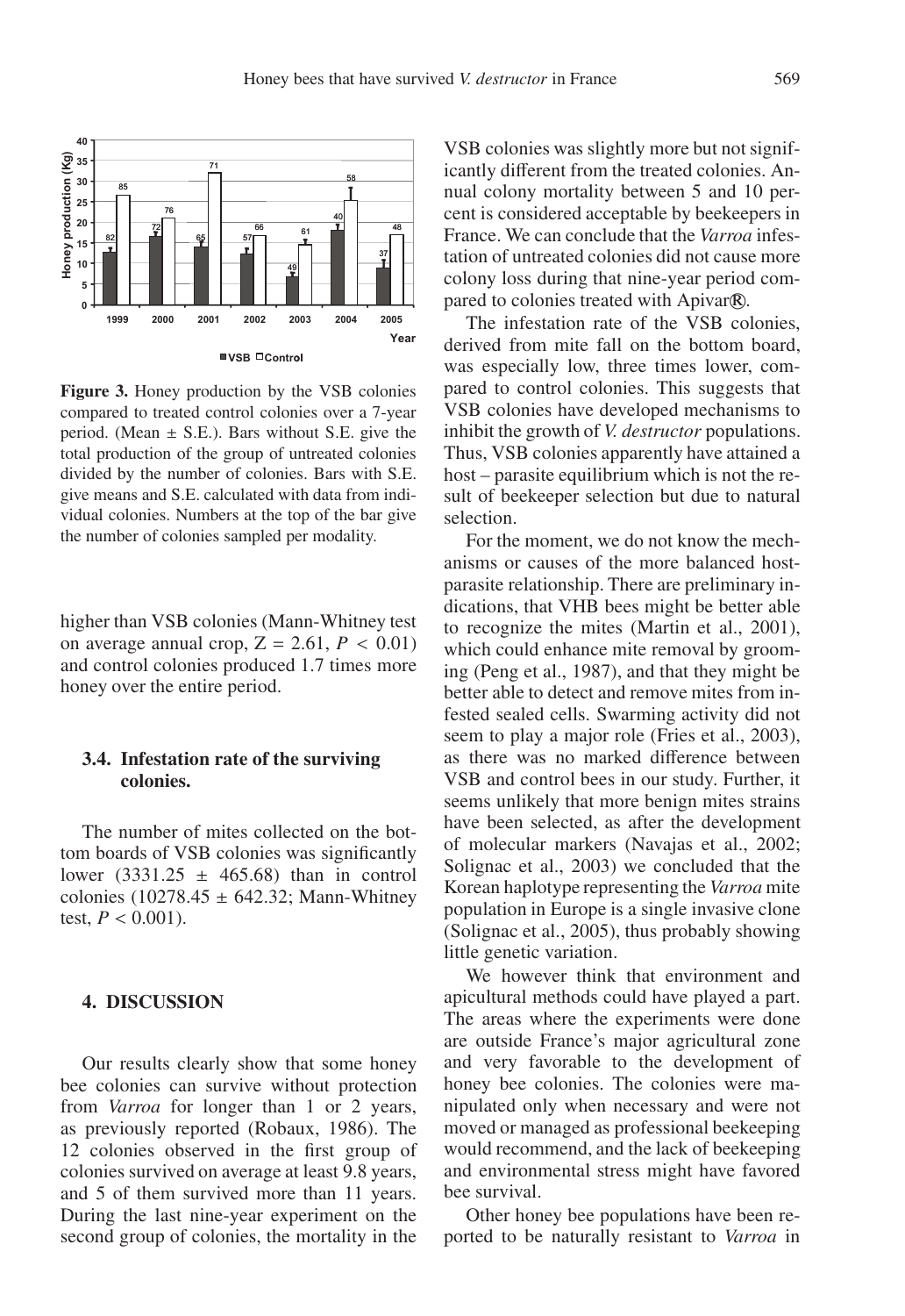the past. They were first restricted to South America and North Africa. The tolerance of European honey bees was reported in Uruguay by Ruttner et al. (1984) and then in Brazil by de Jong and Soares (1997). Many studies have shown the tolerance of Africanized bees to the mite (Martin and Medina, 2004) from Northern Argentina (Eguaras et al., 1995; reviewed in Rozenkranz, 1999) and Brazil to Mexico (Ritter and de Jong, 1984; Guzman-Novoa et al., 1999; Moretto and Mello, 2000; Vandame et al., 2000). More recently, Seeley (2006) found a few feral colonies in northeastern United States, and reported that they had survived for three years without treatment. Ritter (1990) described the tolerance of *Apis mellifera intermissa* to *Varroa* mites in Tunisia. Kefuss et al. (2004) reported *Varroa* tolerance in France in *Apis mellifera intermissa* imported from Tunisia. There is also evidence for mite resistance in *A. mellifera* from far-eastern Russia (Primorsky) originating from honey bees imported in the mid 1800's; those honey bee colonies have a strong, genetically based resistance to the parasite (Rinderer et al., 2001). Finally, Fries et al. (2006) using a honey bee population placed in an island of the Baltic sea, have shown that some honey bee colonies (5 of 150 initial colonies) infested by *V. destructor* may survive for over 6 years even if mite control is not practiced. While various reports provide evidence for *Varroa*-surviving honey bees in different countries, our results demonstrate, for the first time in France, the ability of untreated local honey bees to coexist with *V. destructor* for an extended time without treatment. Our observations lead us to conclude that the honey bee population we have isolated is tolerant to the mite (Rosenkranz, 1999). Indeed, though marginally less productive, our colonies may become an integral part for integrated *Varroa* management in France including soft biological or biotechnical control against the mite.

## **ACKNOWLEDGEMENTS**

We are grateful to beekeepers for their help and for providing valuable honey bee colonies, and beekeeper associations for their support. Thank you to Andrée Bonnard† for providing us original honey bees and wonderful facilities. We also thank John Harbo and Marion Ellis for critically reading the manuscript. We are grateful to two anonymous reviewers and to Stefan Fuchs for helpful suggestions for improving this paper. This research was supported by INRA and EU (FEOGA) grant for Beekeeping to YLC.

#### **Des colonies d'abeilles (***Apis mellifera***) qui survivent à** *Varroa destructor* **en France.**

*Apis mellifera* / *Varroa destructor* / **relation hôte-parasite** / **sélection naturelle** / **sensibilitérésistance** / **tolérance**

**Zusammenfassung** – **Honigbienenvölker, die** *Varroa destructor* **in Frankreich überlebten.** Die Überlebensdauer von mit *Varroa destructor* befallenen *Apis mellifera* Völkern ohne Behandlung wurde bisher auf ein oder zwei Jahre geschätzt. 1994 wurden an zwei verschiedenen Standorten 12 Honigbienenvölker gefunden, die ohne Behandlung gegen *Varroa* überlebt hatten. Wir stellten zusätzliche potentiell resistente Bienenvölker von Imkern zusammen und verstärkten diese Gruppe damit. In der vorliegenden Arbeit berichten wir über die Fähigkeit dieser Bienen in Frankreich, ohne jede Form der Varroabehandlung zu überleben. Wir verglichen die Sterblichkeit unserer Versuchsgruppe mit Kontrollvölkern, die mit Akariziden behandelt wurden. Außer monatlichen Beobachtungen, dem Zufügen von Magazinen und der Ernte des Honigs, wurden die Völker nicht bewirtschaftet, es fand auch keine Schwarmkontrolle statt. Die Honigernte wurde für jedes Volk bestimmt und mit der der Kontrollvölker verglichen.

Die Sterblichkeit der Völker mit varroaüberlebenden Bienen (VSB) schwankte in der Zeit zwischen 1999 und 2005 zwischen 9,7 % und 16,8 % pro Jahr. Fünf der 12 Originalvölker überlebten mehr als 11 Jahre ohne Behandlung, die Überlebensdauer in dieser Gruppe betrug im Schnitt  $9.8 \pm 0.7$  (Mittelwert und Standardabweichung) je nach Jahr, und wir fanden keine signifikanten Unterschiede zwischen der Sterblichkeit der VSB (12,46  $\pm$  0,92) und der behandelten Kontrollvölker (9,57 ± 1,59). Die Schwarmtätigkeit war in den verschiedenen Jahren sehr variabel (Mittelwert und Standardabweichung:  $41,50 \pm 9,94$  %) und konnte das unterschiedliche Überleben der Völker nicht erklären. Die Honigproduktion der gegen *Varroa* behandelten Kontrollgruppe war gegenüber den VSB Völkern um einen Faktor von 1,7 signifikant erhöht. Unsere Ergebnisse zeigen klar, dass einige Honigbienenvölker auch ohne Schutzmaßnahmen gegen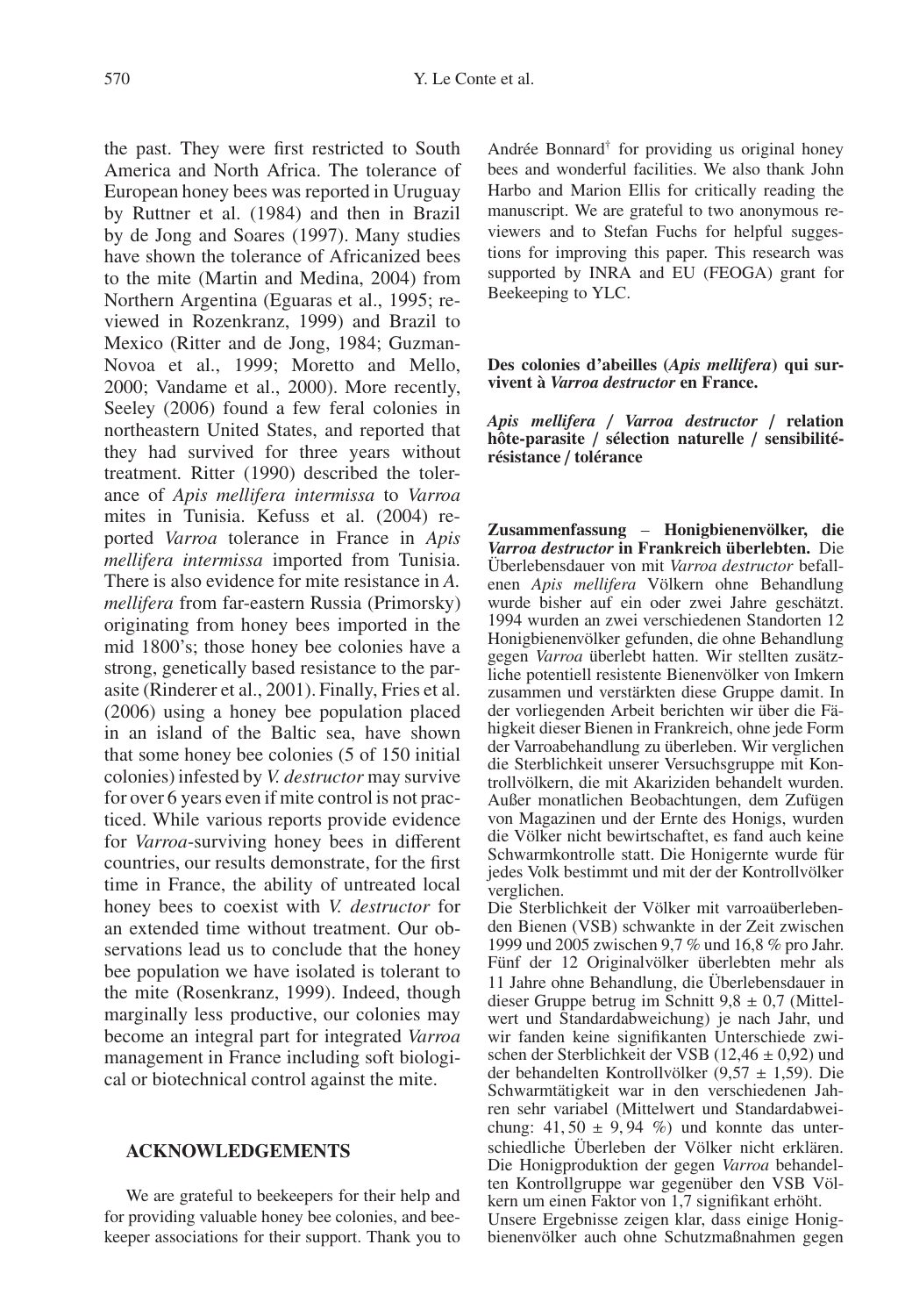*Varroa* wesentlich längere Zeiten überleben können als dies zuvor angenommen worden war. Der Befall mit *Varroa* verursachte während der 9jährigen Untersuchungszeit bei den VSB Völkern keinen signifikanten Tod. Wir diskutieren verschiedene Hypothesen, die das Phänomen erklären könnten. Es ist naheliegend anzunehmen, dass die Resistenz der Bienenvölker, aber auch die Virulenz von *Varroa* und das Vorkommen von Virusinfektionen unter beständigem Selektionsdruck auf das Überleben von beiden, dem Wirt und dem Parasiten, stehen. Das erste Mal seit der Einwanderung von *Varroa* nach Frankreich zeigen unsere Ergebnisse die Fähigkeit unbehandelter lokaler Honigbienen den Befall mit den Milben zu überleben. Diese Bienen könnten im Rahmen des integrierten Bienenmanagements in Frankreich von hohem Nutzen werden.

#### *Apis mellifera* / **Honigbienen** / *Varroa destructor* / **Wirt-Parasit-Beziehung** / **natürliche Selektion** / **Toleranz**

#### **REFERENCES**

- Branco M.R., Kidd N.A.C., Pickard R.S. (1999) Development of *Varroa jacobsoni* in colonies of *Apis mellifera iberica* in a Mediterranean climate, Apidologie 30, 491–503.
- De Jong D., Soares A.E.E. (1997) An isolated population of Italian bees that has survived *Varroa jacobsoni* infestation without treatment for over 12 years, Am. Bee J. 137, 742–745.
- Eguaras M., Marangeli J., Oppedisano M., Fernandez N. (1995) Mortality and reproduction of *Varroa destructor* in resistant colonies of honey bees (*Apis mellifera*) in Argentina, Bee Science 174– 178.
- Fries I., Camazine S., Sneyd J. (1994) Population Dynamics of *Varroa jacobsoni* - A Model and a Review, Bee World 75, 5–28.
- Fries I., Hansen H., Imdorf A., Rosenkranz P. (2003) Swarming in honey bees (*Apis mellifera*) and *Varroa destructor* population development in Sweden, Apidologie 34, 389–397.
- Fries I., Imdorf A., Rosenkranz P. (2006) Survival of mite infested (*Varroa destructor*) honey bee (*Apis mellifera*) colonies in a Nordic climate, Apidologie 37, 564–570.
- Guzman-Novoa E., Vandame R., Arechavaleta M.E. (1999) Susceptibility of European and Africanized honey bees (*Apis mellifera* L.) to *Varroa jacobsoni* Oud. in Mexico, Apidologie 30, 173–182.
- Jéanne F., Jéanne B., Bartlet R., Le Conte Y., Vallon J., Mazet I., de Vaublanc G. (2002) Survie d'abeilles à Varroa, Bull. Tech. Apic. Opida 29, 73–78.
- Kefuss J., Vanpoucke J., De Lahitte J.D., Ritter W. (2004) Varroa tolerance in France of *intermissa* bees from Tunisia and their naturally mated descendants: 1993-2004, Am. Bee J. 144, 563–568.
- Korpela S., Aarhus A., Fries I., Hansen H. (1992) *Varroa jacobsoni* Oud in Cold Climates - Population Growth, Winter Mortality and Influence on the Survival of Honey Bee Colonies, J. Apic. Res. 31, 157–164.
- Le Conte Y., Bocquet M., Jeanne F. (2000) Résultat de l'Enquête sur la tolérance éventuelle des colonies à *Varroa*, Bull. Tech. Apic. Opida 135–137.
- Martin C., Provost E., Roux M., Bruchou C., Crauser D., Clement J.L., Le Conte Y. (2001) Resistance of the honey bee, *Apis mellifera* to the acarian parasite *Varroa destructor*: behavioural and electroantennographic data, Physiol. Entomol. 26, 362– 370.
- Martin S.J., Medina L.M. (2004) Africanized honeybees have unique tolerance to *Varroa* mites, Trends Parasitol. 20, 112–114.
- Moretto G., Mello L.J. (2000) Resistance of Africanized bees (*Apis mellifera* L.) as a cause of mortality of the mite *Varroa jacobsoni* Oud. in Brazil, Am. Bee J. 140, 895–897.
- Navajas M., Le Conte Y., Solignac M., Cros-Arteil S., Cornuet J.M. (2002) The complete sequence of the mitochondrial genome of the honeybee ectoparasite mite *Varroa destructor* (Acari: Mesostigmata), Mol. Biol. Evol. 19, 2313–2317.
- Peng Y.S., Fang Y., Xu S., Ge L. (1987) The resistance mecanism of the Asian Honey Bee, *Apis cerana* Fabr., to an Ectoparasitic Mite, *Varroa jacobsoni* Oudemans, J. Invertebr. Pathol. 49, 54–60.
- Robaux P. (1986) Varroa et la Varroatose, Opida, Echauffour.
- Rinderer T.E., deGuzman L.I., Delatte G.T., Stelzer J.A., Lancaster V.A., Kuznetsov V., Beaman L. (2001) Resistance to the parasitic mite *Varroa destructor* in honey bees from far-eastern Russia, Apidologie 32, 381–394.
- Ritter W. (1981) Varroa disease of the honey bee *Apis mellifera*, Bee World 62, 141–153.
- Ritter W. (1990) Development of varroa mite population in treated and untreated colonies in Tunisia, Apidologie 21, 368–370.
- Ritter W., de Jong D. (1984) Reproduction of *Varroa jacobsoni* in Europe, the Middle East and tropical South America. Z. Angew. Entomol. 98, 55–57.